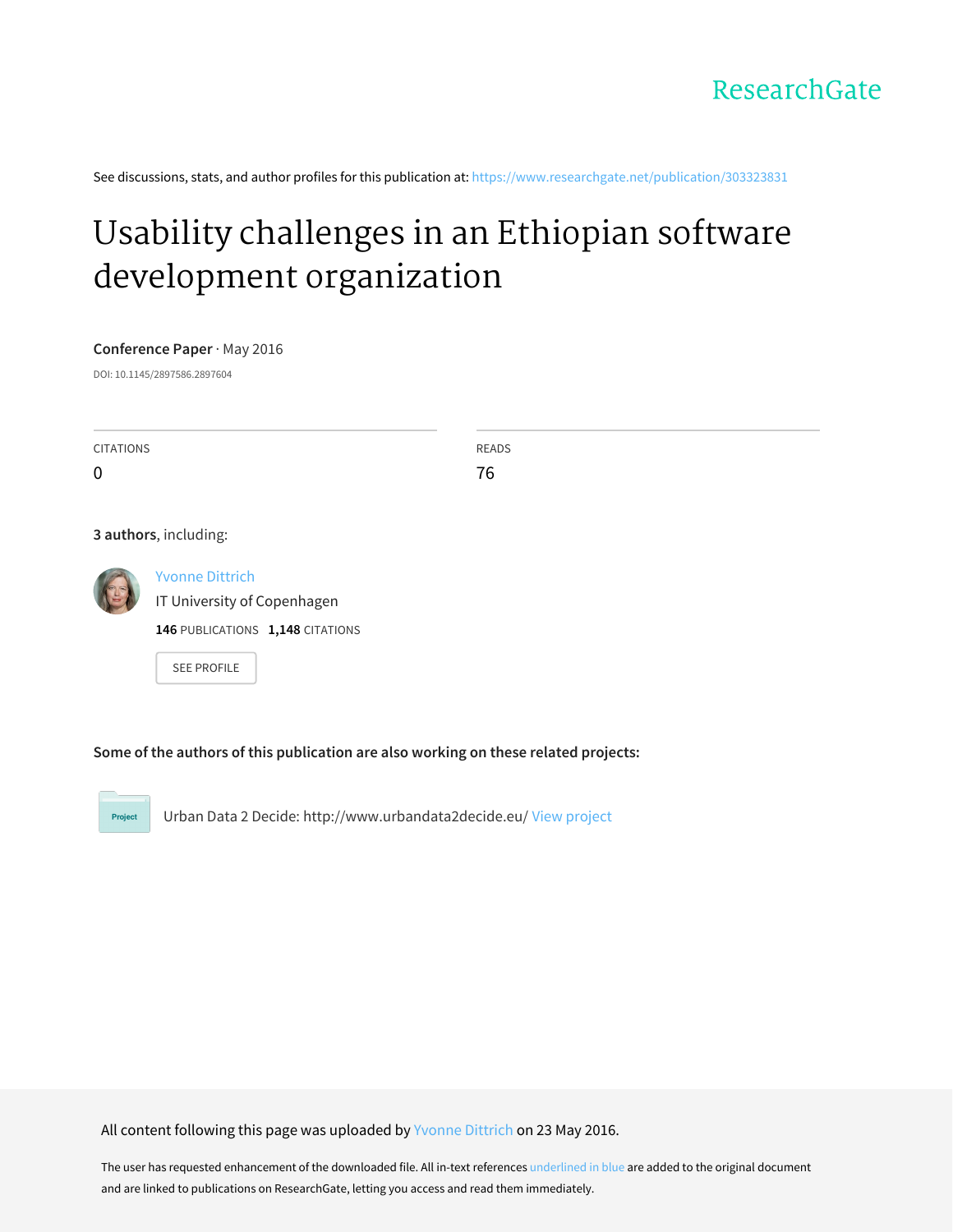## **Usability Challenges in an Ethiopian Software Development Organization**

Degif Teka IT Doctoral Program, Addis Ababa University Addis Ababa, Ethiopia degiftk@gmail.com

Yvonne Dittrich Systems and Software Section, IT University of Copenhagen Copenhagen, Denmark ydi@itu.dk

Mesfin Kifle Department of Computer Science, Addis Ababa University Addis Ababa, Ethiopia Kiflemestir95@gmail.com

## **ABSTRACT**

Usability and user centered design (UCD) are central to software development. In developing countries, the gap between IT development and the local use situation is larger than in western countries. However, usability is neither well addressed in software practice nor at the policy making level in Ethiopia. Software practitioners focus on functional requirements, meeting deadlines and budget. The software development industry in Ethiopia is in its early stage. The article aims at understanding usability practices in an Ethiopian software development company. Developers, system analysts, product owners and users were studied. In this first phase of the research, participatory observation, a workshop and interviews with practitioners and operational staff were analyzed. Informal discussions have been observed to outweigh formal meetings for sharing experience and ideas. Practitioners' internal configuration, their experience, cultural knowledge and common sense regarding the users' situation guided the design. Prototypes and fast delivery of working versions helped in getting user feedback even if early user focus proved to be a challenge as communication between developers and users suffered from several layers of indirection. Further challenges are the heterogeneity of users to be supported, a lack of awareness of usability methods, and lacking resources.

## **Keywords**

User focus; usability; ASDMs; UCD; agile team communication; product owner; operational staff; PC.

## **1. INTRODUCTION**

For interactive systems, usability is utterly important. In Ethiopia in many cases, ICT and mobile services are leap frogging paper based administration. Especially in rural areas, part of the population is illiterate or semi-literate. Many can only afford lowend mobile phones. Usefulness and usability are of core importance for this part of the population to take advantage of ICT services.

Usability has been defined by Nielsen as a property of the user interface with the attributes efficiency, learnability, memorability, error free and subjectively pleasing [24]. The operational definition followed in this article is the widely used one given by ISO 9241-11, which defines usability as "the extent to which a product can be used by specified users to achieve specified goals with effectiveness, efficiency and satisfaction in a specified context of use" as cited in [\[19\]](https://www.researchgate.net/publication/234788597_The_standard_of_user-centered_design_and_the_standard_definition_of_usability_Analyzing_ISO_13407_against_ISO_9241-11?el=1_x_8&enrichId=rgreq-716a18437a76e5f6ff81f7564ab6aa93-XXX&enrichSource=Y292ZXJQYWdlOzMwMzMyMzgzMTtBUzozNjQ5MzY5NzE3MzUwNDBAMTQ2NDAxOTE2MjA1Ng==).

Permission to make digital or hard copies of all or part of this work for personal or classroom use is granted without fee provided that copies are not made or distributed for profit or commercial advantage and that copies bear this notice and the full citation on the first page. Copyrights for components of this work owned by others than ACM must be honored. Abstracting with credit is permitted. To copy otherwise, or republish, to post on servers or to redistribute to lists, requires prior specific permission and/or a fee. Request permissions from Permissions@acm.org.

CHASE'16, May 16 2016, Austin, TX, USA

© 2016 ACM. ISBN 978-1-4503-4155-4/16/05…\$15.00

DOI: http://dx.doi.org/10.1145/2897586.2897604

Usability and UCD are becoming more important in software development [\[6,](https://www.researchgate.net/publication/223388969_Why_usability_gets_lost_or_usability_in_in-house_software_development?el=1_x_8&enrichId=rgreq-716a18437a76e5f6ff81f7564ab6aa93-XXX&enrichSource=Y292ZXJQYWdlOzMwMzMyMzgzMTtBUzozNjQ5MzY5NzE3MzUwNDBAMTQ2NDAxOTE2MjA1Ng==) [17,](https://www.researchgate.net/publication/220542186_The_usability_design_process_-_Integrating_user-centered_systems_design_in_the_software_development_process?el=1_x_8&enrichId=rgreq-716a18437a76e5f6ff81f7564ab6aa93-XXX&enrichSource=Y292ZXJQYWdlOzMwMzMyMzgzMTtBUzozNjQ5MzY5NzE3MzUwNDBAMTQ2NDAxOTE2MjA1Ng==) [23\]](https://www.researchgate.net/publication/221786492_Integrating_Software_Engineering_and_Usability_Engineering?el=1_x_8&enrichId=rgreq-716a18437a76e5f6ff81f7564ab6aa93-XXX&enrichSource=Y292ZXJQYWdlOzMwMzMyMzgzMTtBUzozNjQ5MzY5NzE3MzUwNDBAMTQ2NDAxOTE2MjA1Ng==). Software engineering methods like Agile Software Development Methods (ASDMs) are promising to integrate usability. However, there is not a straight forward way to do so. ASDMs are increasingly adopted in industry and also in Ethiopian software industry.

In countries like Ethiopia where ICT industry is not well established, there are additional problems such as economic resources and skills. Most of the software companies in Ethiopia are young and inexperienced [4][12]. Another challenge is that there is no formal education on usability and human computer interaction (HCI): the curriculum of higher institutions do not have even introductory course in this area. In August 2014, prior to the research presented here, an interview study was conducted with two interviewees from government IT organizations and two from private software companies. The analysis revealed that usability and UCD practices are considered important to address user needs but provide challenges for the practitioners.

This article reports on the initial phase of an action research study addressing the questions: How is usability addressed in the context of agile software development? And what are the specific challenges when addressing usability in an Ethiopian company?

The research presented here investigates usability practices and challenges in an Ethiopian company in the context of agile software development. The projects subject to the field study develop special purpose applications of mobile services connecting rural communities to the capital. They are designed for two different organizations, with different customers and users, geographically separated, speaking different local languages and culture. One of the application is for the northern region of Ethiopia, while the other is developed for the southern region of Ethiopia. However, the two projects have similarities in the application domain and, to a large extent, share the same code base.

The next section discusses related work. Section 3 details the research methods applied. The detail of the research is presented in the section 4. The discussion in section 5 relates the issues encountered in section 4 to the issues in the related work and that way develops the contribution of the research. The conclusion summarizes the findings.

## **2. RELATED WORK**

Latest with the introduction of personal computers in the 70ties, usability and HCI have become an issue for software engineering and made their way into the curriculum in many European and North American universities. With the diversification of the research discourses though, the integration of software engineering and HCI maintained a disputed area. The related research section first discusses software development in the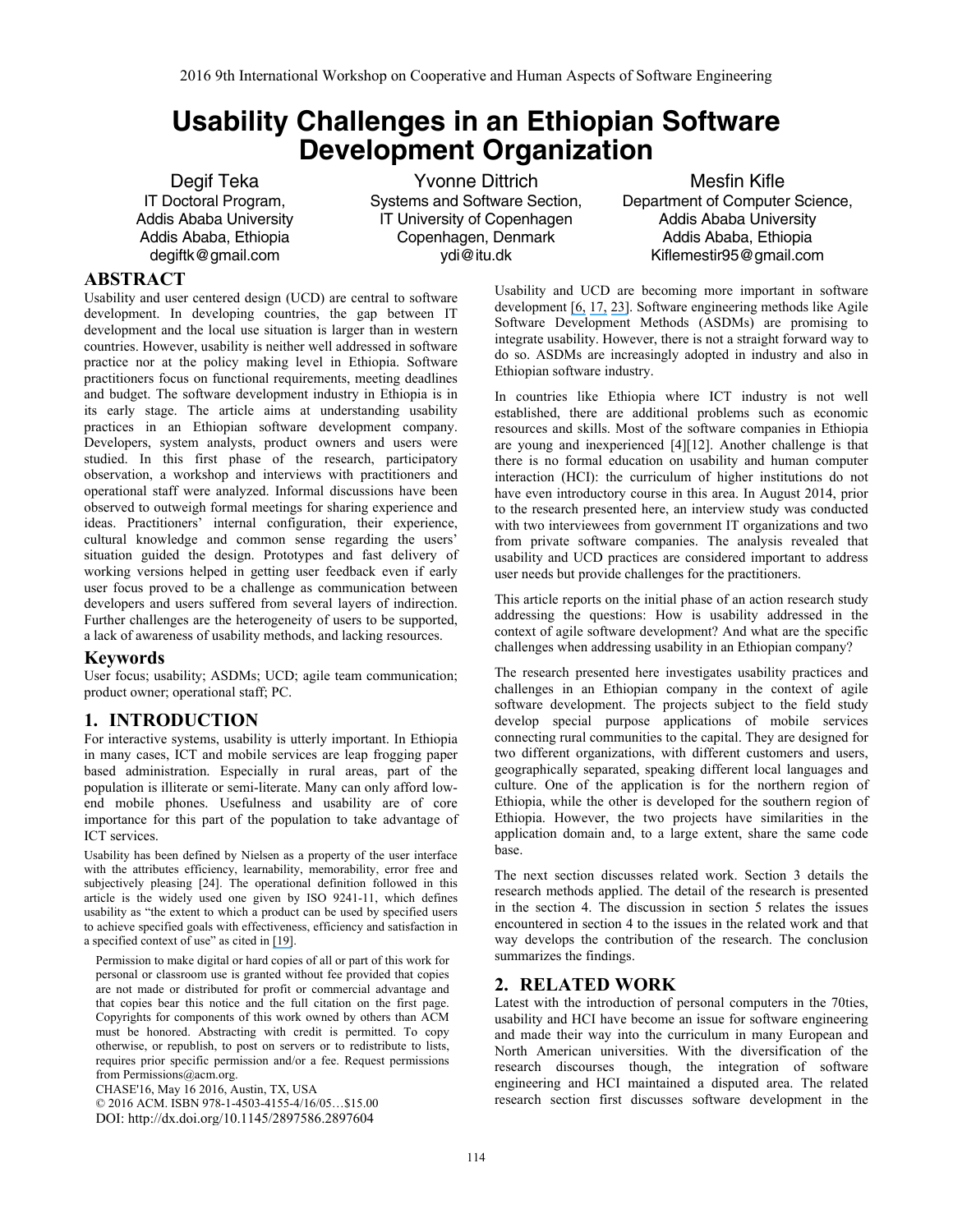contents of ICT and development. The few articles that are published on the topic indicate the need of iterative development to accommodate user participation and the use of early prototypes to finalize the design. As agile development is one of the recommended approaches and many of the companies in Ethiopia and also the case company use ASDMs, we present the state of the art on agile development and usability.

The discussion in the ICT for development (ICT4D) community focuses very much on the design, implementation and use of ICT in developing contexts. The research in this area has acknowledged that not only the design results need to take cultural specificities into account, but also the design methods have to be adjusted to the specific context [31]. The same is proposed for software engineering [4] and HCI [\[30\]](https://www.researchgate.net/publication/262250469_Localising_HCI_practice_for_local_needs?el=1_x_8&enrichId=rgreq-716a18437a76e5f6ff81f7564ab6aa93-XXX&enrichSource=Y292ZXJQYWdlOzMwMzMyMzgzMTtBUzozNjQ5MzY5NzE3MzUwNDBAMTQ2NDAxOTE2MjA1Ng==). The software development process is by and large ignored. An exception is an article by Doerflinger and Dearden [15] on "Evolving a software" development methodology for commercial ICTD projects, Information Technology and International Development". The authors proposed a close collaboration and cooperation between project stakeholders involving multiple parties, emphasizing a systematic approach to study end users using local personnel instead of relying on researchers who are new to the local community. The agile approach they propose combines evolutionary and iterative development and the reflective action research of the researchers that generates input and feedback for the design. They emphasize that every project has a unique makeup in terms of scope, use situation, IT skills, availability of resources and other contextual factors that have to be taken into account when setting up the software engineering project. The necessity of an iterative process and explicit user focus has also been documented in a case study on two projects by Pade-Khene *et al*. [\[25\]](https://www.researchgate.net/publication/233157922_Sustainable_rural_ICT_project_management_practice_for_developing_countries_Investigating_the_Dwesa_and_RUMEP_projects?el=1_x_8&enrichId=rgreq-716a18437a76e5f6ff81f7564ab6aa93-XXX&enrichSource=Y292ZXJQYWdlOzMwMzMyMzgzMTtBUzozNjQ5MzY5NzE3MzUwNDBAMTQ2NDAxOTE2MjA1Ng==). Sustainability of such projects depends on that the projects are community driven, initialized with pilot projects in the community, and iterative and incremental in design and development to help identify the requirements and challenges for the community (users).

Dörflinger and Dearden propose ASDMs as a starting point to integrate user participation and feedback when developing ICTD applications. The use of ASDMs is also wide spread in the Ethiopian IT sector. ASDMs are flexible, iterative and incremental methods focusing on customer collaboration, individual interactions and responding to changes [2, [10\]](https://www.researchgate.net/publication/238176910_Agile_Software_Development_Addison_Wesley?el=1_x_8&enrichId=rgreq-716a18437a76e5f6ff81f7564ab6aa93-XXX&enrichSource=Y292ZXJQYWdlOzMwMzMyMzgzMTtBUzozNjQ5MzY5NzE3MzUwNDBAMTQ2NDAxOTE2MjA1Ng==). There are many success factors identified for software development organizations with ASDMs [22, [9\]](https://www.researchgate.net/publication/223537912_A_Survey_Study_of_Critical_Success_Factors_in_Agile_Software_Projects?el=1_x_8&enrichId=rgreq-716a18437a76e5f6ff81f7564ab6aa93-XXX&enrichSource=Y292ZXJQYWdlOzMwMzMyMzgzMTtBUzozNjQ5MzY5NzE3MzUwNDBAMTQ2NDAxOTE2MjA1Ng==).

The main focus of agile processes is how to organize the required tasks in a flexible way to reach at the overall goal of delivering working software [\[3,](https://www.researchgate.net/publication/242350998_Extreme_Programming_Explained_Embrace_Change?el=1_x_8&enrichId=rgreq-716a18437a76e5f6ff81f7564ab6aa93-XXX&enrichSource=Y292ZXJQYWdlOzMwMzMyMzgzMTtBUzozNjQ5MzY5NzE3MzUwNDBAMTQ2NDAxOTE2MjA1Ng==) [27\]](https://www.researchgate.net/publication/242403407_Agile_Software_Development_With_Scrum?el=1_x_8&enrichId=rgreq-716a18437a76e5f6ff81f7564ab6aa93-XXX&enrichSource=Y292ZXJQYWdlOzMwMzMyMzgzMTtBUzozNjQ5MzY5NzE3MzUwNDBAMTQ2NDAxOTE2MjA1Ng==). Project management, team organization, design and coding techniques are organized to support flexibility and adaptive planning. While delivering working software is a required condition of usable systems, ASDMs focus more on efficient coding; usability issues might be ignored as an explicit user-centered focus is lacking [\[5\]](https://www.researchgate.net/publication/226269885_Towards_a_Model_for_Bridging_Agile_Development_and_User-Centered_Design?el=1_x_8&enrichId=rgreq-716a18437a76e5f6ff81f7564ab6aa93-XXX&enrichSource=Y292ZXJQYWdlOzMwMzMyMzgzMTtBUzozNjQ5MzY5NzE3MzUwNDBAMTQ2NDAxOTE2MjA1Ng==).

The focus on engineering and project management aspects of ASDMs can prevent an orientation towards UCD [\[5\]](https://www.researchgate.net/publication/226269885_Towards_a_Model_for_Bridging_Agile_Development_and_User-Centered_Design?el=1_x_8&enrichId=rgreq-716a18437a76e5f6ff81f7564ab6aa93-XXX&enrichSource=Y292ZXJQYWdlOzMwMzMyMzgzMTtBUzozNjQ5MzY5NzE3MzUwNDBAMTQ2NDAxOTE2MjA1Ng==). In many of the methods, an on-site customer is expected to represent the users' perspective when asked to elaborate on the user stories and implementing acceptance tests. However the customer may not know the needs of the actual users and could be from a different organization than the actual users are. Moreover, none of the major ASDMs explicitly incorporates usability-engineering practices. This 'blind spot' also becomes visible in the systematic literature review (SLR) on empirical research on agile

development: Dyba and Dingsøyr [\[16\]](https://www.researchgate.net/publication/222827396_Dingsoyr_T_Empirical_studies_of_agile_software_development_A_systematic_review_Inf_Soft_Tech_509-10_833-859?el=1_x_8&enrichId=rgreq-716a18437a76e5f6ff81f7564ab6aa93-XXX&enrichSource=Y292ZXJQYWdlOzMwMzMyMzgzMTtBUzozNjQ5MzY5NzE3MzUwNDBAMTQ2NDAxOTE2MjA1Ng==) presented systematic review of empirical works in agile software development up until the year 2005. Their report indicated that agile software development is increasingly adopted. Furthermore, their review indicated code quality, developer satisfaction, the increased cooperation with the customer, and customer satisfaction. They have indicated that empirical studies in this area remain scarce and called upon more empirical investigations. However, they do not mention the end user engagement, and do not problematize that the on-site customer is rarely the end user. A follow up study by partly the same authors [\[11\]](https://www.researchgate.net/publication/236211358_A_decade_of_agile_methodologies_Towards_explaining_agile_software_development?el=1_x_8&enrichId=rgreq-716a18437a76e5f6ff81f7564ab6aa93-XXX&enrichSource=Y292ZXJQYWdlOzMwMzMyMzgzMTtBUzozNjQ5MzY5NzE3MzUwNDBAMTQ2NDAxOTE2MjA1Ng==) states that quality and quantity of research on agile methods increased. The authors summarize research contributions about appropriateness of agile methods, adaptations and reconciliations of agile methods. Again, user centered design in agile methods is not mentioned.

Addressing usability and hence user involvement has several advantages for software development [\[20\]](https://www.researchgate.net/publication/220208710_User_involvement_A_review_of_the_benefits_and_challenges?el=1_x_8&enrichId=rgreq-716a18437a76e5f6ff81f7564ab6aa93-XXX&enrichSource=Y292ZXJQYWdlOzMwMzMyMzgzMTtBUzozNjQ5MzY5NzE3MzUwNDBAMTQ2NDAxOTE2MjA1Ng==). Flexible ways of addressing user needs are crucial for software companies who exist in a competitive market. UCD and hence user involvement is important when developing useful and usable software. Dittrich and Lindeberg, report that the involvement of users in software development in combination with control of schedules and budget is possible and improves the software [\[13\]](https://www.researchgate.net/publication/222413525_How_use-oriented_development_can_take_place?el=1_x_8&enrichId=rgreq-716a18437a76e5f6ff81f7564ab6aa93-XXX&enrichSource=Y292ZXJQYWdlOzMwMzMyMzgzMTtBUzozNjQ5MzY5NzE3MzUwNDBAMTQ2NDAxOTE2MjA1Ng==). A systematic literature study indicates that the participation of users has demonstrable advantages [\[1\]](https://www.researchgate.net/publication/259634664_Understanding_the_Influence_of_User_Participation_and_Involvement_on_System_Success_-_a_Systematic_Mapping_Study?el=1_x_8&enrichId=rgreq-716a18437a76e5f6ff81f7564ab6aa93-XXX&enrichSource=Y292ZXJQYWdlOzMwMzMyMzgzMTtBUzozNjQ5MzY5NzE3MzUwNDBAMTQ2NDAxOTE2MjA1Ng==).

The case study by Hansson *et al*. [\[18\]](https://www.researchgate.net/publication/27399132_Agile_processes_enhancing_user_participation_for_small_providers_of_off-the-shelf_software?el=1_x_8&enrichId=rgreq-716a18437a76e5f6ff81f7564ab6aa93-XXX&enrichSource=Y292ZXJQYWdlOzMwMzMyMzgzMTtBUzozNjQ5MzY5NzE3MzUwNDBAMTQ2NDAxOTE2MjA1Ng==) shows that flexible development practices can successfully facilitate active user involvement. A combination of UCD techniques and agile approaches is possible as has been reported by Chamberlain *et al*. [8]. In their examination of professional practice based on interviews of UCD practitioners involved in agile software development, the authors reported that ASDMs have a distinct culture that at first glance seems to conflict with UCD [21]. However they also report that the use of agile methods can result in improved usability.

In two recent SLRs, the research on the combination of UCD and ASDM has been sumarised. Salah *et al*. [\[26\]](https://www.researchgate.net/publication/266658764_A_systematic_literature_review_for_Agile_development_processes_and_user_centred_design_integration?el=1_x_8&enrichId=rgreq-716a18437a76e5f6ff81f7564ab6aa93-XXX&enrichSource=Y292ZXJQYWdlOzMwMzMyMzgzMTtBUzozNjQ5MzY5NzE3MzUwNDBAMTQ2NDAxOTE2MjA1Ng==) report that agile methods suffer from lack of allocated time for system design and user research. Some studies propose upfront design though extensive upfront design and planning is considered as waste in agile development and is against the agile values and principles. Salah *et al*., therefore, recommended for the close collaboration between the development team and designer. The SLR also indicated some of the usability testing methods that could be carried out in agile development. Brhel *et al*. [7] looked into the current state of user centered agile development (UCASD). In the studies they reviewed, usability work relies on the team members' own initiative and understanding, user involvement by and large takes place in an ad hoc manner. The study proposes five principles related to processes and practices of software development and recommends future research in this area should look into people, social and technological aspects for UCASD. The open issue up until to date is who should be responsible for usability and quality requirements: usability specialist or a cross functional team. The authors require a clear definition of who are the users in the scrum agile method and to clearly place the responsibility for usability and for the quality of the products.

The analysis and discussion presented below is thus dealing with two sets of issues: the general challenge to combine UCD and ASDMs and the specific challenges of doing so in a developing country. The challenges of integrating usability and UCD into ASDMs mentioned in the literature are: lack of early and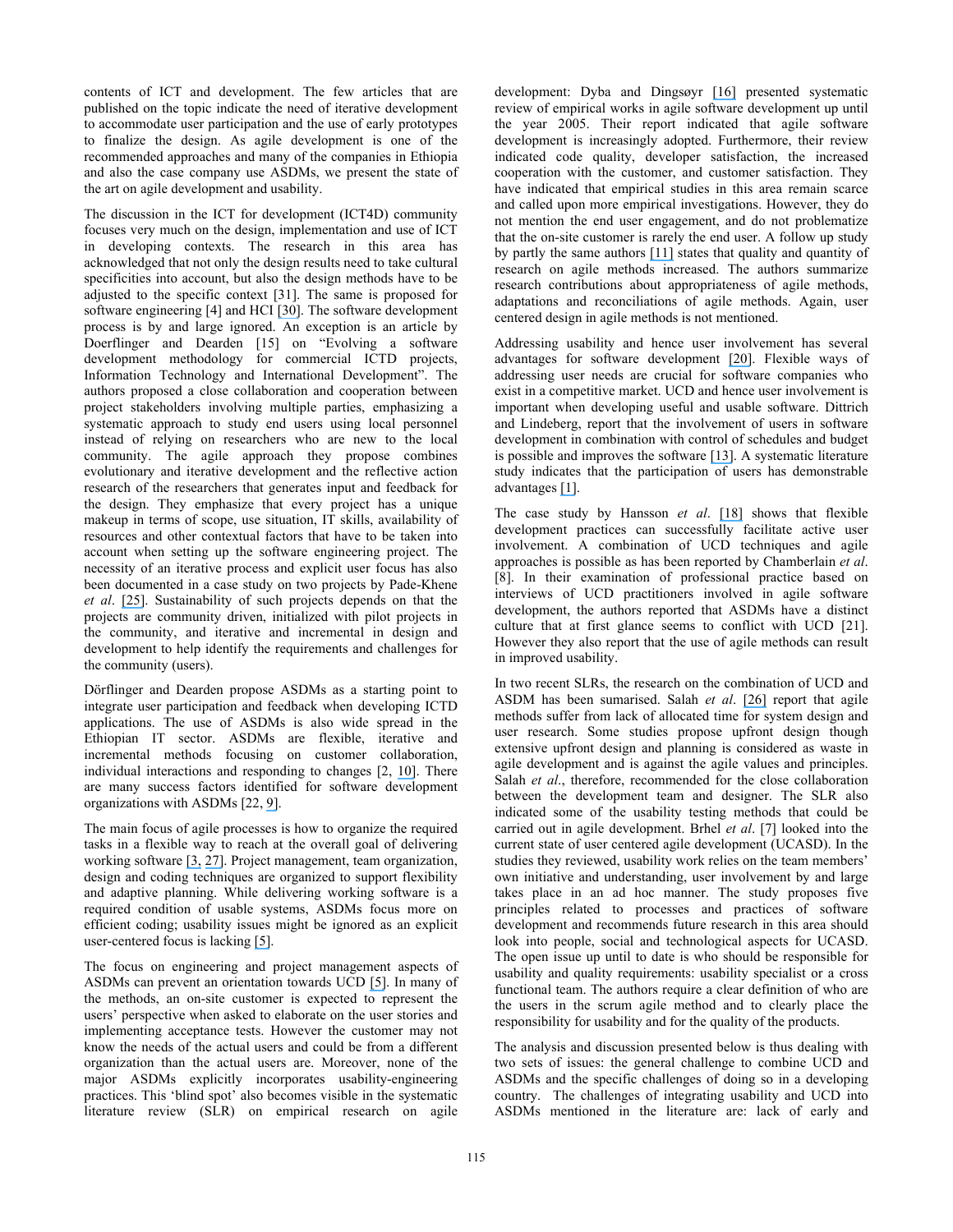continuous focus on users, developers aiming at meeting deadlines and budget and, hence, developers considering usability as something that could be addressed later in development if time permits, lack of clear definition of the user perspective, lack of awareness of usability by developers and managers, lack of organizational support and also that ease of use and futurity, the ability of the product to support evolving needs, are not considered [\[6,](https://www.researchgate.net/publication/223388969_Why_usability_gets_lost_or_usability_in_in-house_software_development?el=1_x_8&enrichId=rgreq-716a18437a76e5f6ff81f7564ab6aa93-XXX&enrichSource=Y292ZXJQYWdlOzMwMzMyMzgzMTtBUzozNjQ5MzY5NzE3MzUwNDBAMTQ2NDAxOTE2MjA1Ng==) [29,](https://www.researchgate.net/publication/224256376_User-Centered_Design_and_Agile_Methods_A_Systematic_Review?el=1_x_8&enrichId=rgreq-716a18437a76e5f6ff81f7564ab6aa93-XXX&enrichSource=Y292ZXJQYWdlOzMwMzMyMzgzMTtBUzozNjQ5MzY5NzE3MzUwNDBAMTQ2NDAxOTE2MjA1Ng==) 7]. Software development in the developing countries is characterized by low infrastructure, lack of manpower and technical problems or knowledge. This goes hand in hand with a lack of the ICT knowledge by the majority of users of IT products. In addition, developing countries like Ethiopia suffer from the lack of HCI education and trained HCI practitioners. This is reflected in a lack of awareness on the policy making level, as for example the procurement and acquisition processes in Ethiopia do not consider usability as a criteria. As already discussed above, the culture in developing countries might require different ways of product development that fit the cultural context [31, 4, [30\]](https://www.researchgate.net/publication/262250469_Localising_HCI_practice_for_local_needs?el=1_x_8&enrichId=rgreq-716a18437a76e5f6ff81f7564ab6aa93-XXX&enrichSource=Y292ZXJQYWdlOzMwMzMyMzgzMTtBUzozNjQ5MzY5NzE3MzUwNDBAMTQ2NDAxOTE2MjA1Ng==).

## **3. METHOD**

The research has been carried out in a young private software company, which is actively involved in the software development in Ethiopia. The company mainly develops Software as a Service (SaaS) including products for public private partnership (PPP) but also contract projects for specific customers. In addition to the PPP projects with giant public organizations in Ethiopia, it is also oriented towards digital financial support of the rural people.

The research presented here is part of a PhD study focusing on integrating usability and UCD into agile methods inspired by cooperative method development (CMD) [\[14\]](https://www.researchgate.net/publication/220277657_Cooperative_method_development?el=1_x_8&enrichId=rgreq-716a18437a76e5f6ff81f7564ab6aa93-XXX&enrichSource=Y292ZXJQYWdlOzMwMzMyMzgzMTtBUzozNjQ5MzY5NzE3MzUwNDBAMTQ2NDAxOTE2MjA1Ng==), an action research approach combining qualitative empirical research with software engineering method improvement. The research reported here is meant to inform the deliberation and implementation of improvements in cooperation with practitioners involved in the development process.

The first author has been involved from the beginning of the projects, observing and documenting the software development practice two days per week in the company in order to understand the actual software development practice and usability challenges. Additionally, the research consisted of initial interviews with developers, the product owner responsible for the project, and an operational officer supporting the deployment of an early version, attending project meetings, and observing and interviewing operational staff and users in the rural area. As recording of the meetings was not possible, the analysis relies on field notes. One workshop with software developers, product owner and operational officer has been carried out in addition to the observation. Initial analysis has been done identifying issues that are meant to inform future action research. This initial phase has been performed starting from December 2014 to June 2015.

## **4. AGILE DEVELOPMENT IN AN ETHIOPIAN SOFTWARE COMPANY**

This section presents the initial analysis and the findings from the empirical research. We start with describing the development process and presenting the development team. The following sub section then presents the findings regarding contact with the users and customers. The section concludes with identifying related challenges.

The purpose of the observed projects is to provide services for rural communities that connect them to the center. This implies that there are heterogeneous users who are geographically dispersed, speaking different languages, with different cultures and hence usability matters. The project team is composed of roles product owner, three developers (software engineers), project manager / scrum master and two operational officers (i.e. product training officers). Operational officers are responsible for deploying successive versions at the users' site, training users, and communicating users' challenges to the developers and the product owner. Due to the non-disclosure agreement (NDA), we are not able to disclose the application domain and functionality of the system.

### **4.1 The Development Process and Artifacts**

The projects considered for this research are ongoing contract projects and have been implemented using an adaptation of SCRUM, one of the most widely used agile development approach.

Upon agreement with clients, the product owner and operational officers visited the client site for detailed discussion and presentation of the company profile and experience particularly related to the project. The operational officers are both bachelor degree graduates in business and marketing. They learnt to work with software practitioners and users through experience. Both operational officers and product owner met users and customers at the customer site for interviews, observation and documentation of the as is situation to gain an understanding of the domain knowledge during the initial period. The operational officers' role is later to train users, to follow up with users on their challenges and to report to project manager and product owner. The product owner (PO) used paper sketches and other tools for eliciting further requirements. During the succeeding periods the PO got comments, challenges, request for change and other requests from the operational staff who collected field data and user support requests. The IT support personnel were recruited and trained during the first deployment as detailed in section *user contacts*. They were meant to support the rural users but turned out to operate the system on behalf of the actual end users who are farmers and chair men of farmer cooperatives.

The product owner working with the project has a master degree in economics. She is an experienced IT user and learnt the technicalities of how to work with software practitioners through meetings and experience. The PO developed the requirements that form the product backlog and continuously enhanced and prioritized the product backlog. The backlog is recorded in a table format. User stories are captured in the form of paper sketches as shown in figure 1 or as graphs represented on a spreadsheet. The PO then discussed with developers on the requirements, prepared user stories, time estimate for each user story as shown in table 1, similar to sprint backlog and sprint planning. User stories are prepared in collaboration between the programmers, the project manager (scrum master) and the PO. User stories are assigned to team members based on their preference and expertise. Three software engineers (SE1, SE2 and SE3) were involved in the projects. Sprint planning meetings took place once every sprint before the start of the sprint. The PO prepared requirements in ways understandable for both developers and customers as for example shown in figure 2.

A sprint usually takes three weeks but sometimes may go on for up to a month. After the sprint planning meeting, the PO follows up on the progress. The PO and developers have frequent contact. The meetings are sometimes initiated by the PO and sometimes by the developers in order to clarify questions regarding the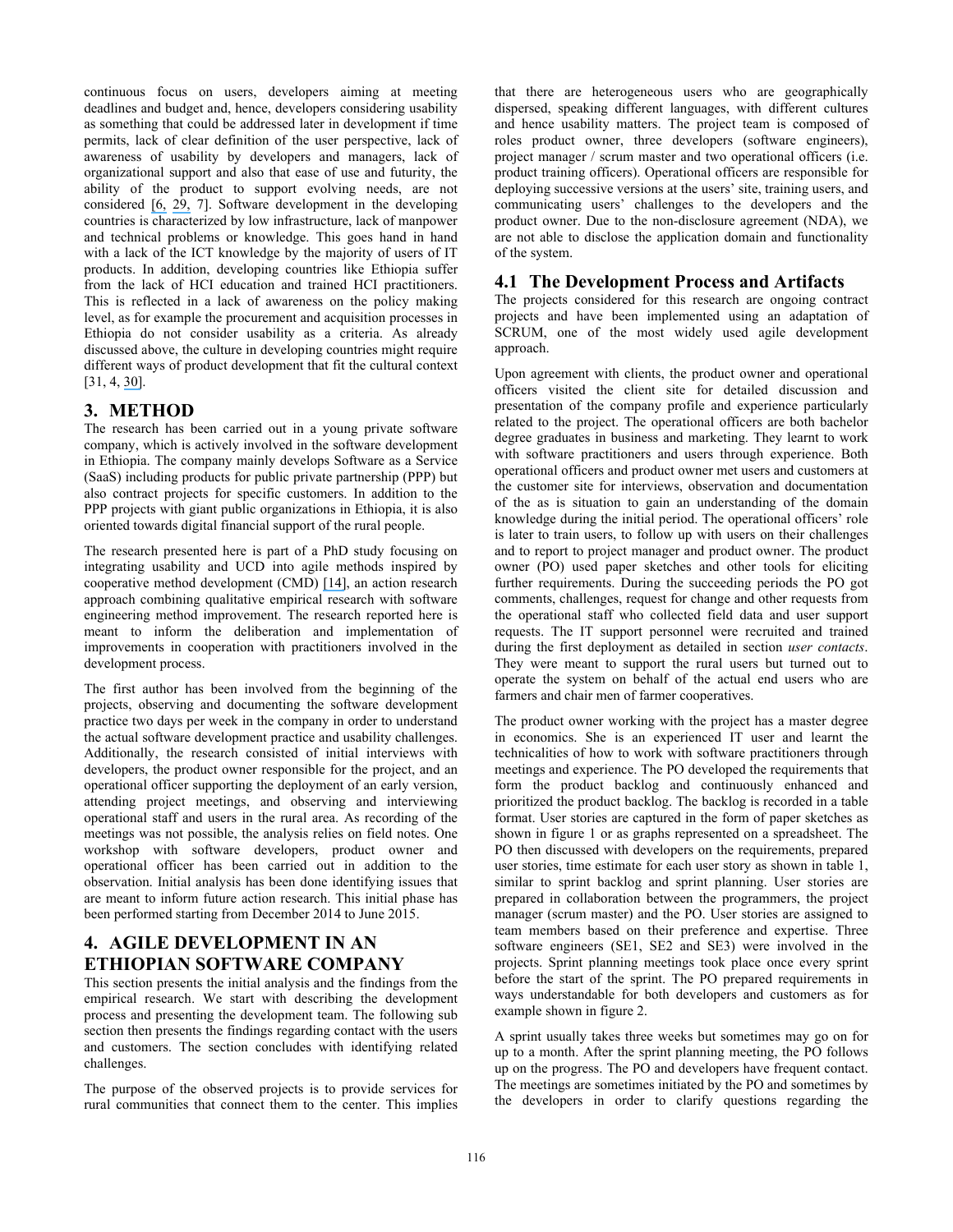functionality of the system. These meetings are not regular or scheduled. The developer team, PO and operational staff all have their offices on the same floor.

A sprint ends with sprint review meeting which also includes the sprint retrospective. Usually, the PO and the team participate in these meetings. The PO verifies the completeness of the user stories for the sprint. The team and the PO discuss what went well, what the challenges were and what has to be improved in the successive sprints. After delivery, the team, the project manager/scrum master, the operational officer and the PO meet and discuss the issues with the deployment of the software.



**Figure 1. Sample Interface design by the PO** 

**Table 1. Sample user stories for the mobile application**

| <b>User stories</b>                                                                                                                                                                                                                                                                     | <b>Estimate</b><br>(hour) | <b>Responsible</b> |
|-----------------------------------------------------------------------------------------------------------------------------------------------------------------------------------------------------------------------------------------------------------------------------------------|---------------------------|--------------------|
| Add Loading/Unloading interface to<br>the mobile application. fields<br>required(type, variety, quality,<br>amount, driver name, driver's phone<br>number, truck's plate number,<br>destination point, distance from or to<br>$()$ (in km), transportation fee (only<br>when unloading) | $16$ hrs                  | SE1                |
| The Loading/unloading interface<br>should also have date and time<br>stamp. It should also have the option<br>to edit or delete                                                                                                                                                         | 8 hrs                     | SE1                |
| Add Address(location) information<br>of PC at the back end web<br>application                                                                                                                                                                                                           | 8 hrs                     | SE3                |
| Create database table for<br>loading/unloading                                                                                                                                                                                                                                          | 8 hrs                     | SE <sub>2</sub>    |
| Add SMS service to transfer the<br>loading/unloading data to the server                                                                                                                                                                                                                 | $16$ hrs                  | SE <sub>2</sub>    |
| Send SMS notification for the driver<br>The message should include the total<br>amount of crops delivered, date and<br>time, and the pickup/destination<br>point                                                                                                                        | 8 hrs                     | SE <sub>2</sub>    |
| Build test data repository                                                                                                                                                                                                                                                              | 8 hrs                     | SE3                |

## **4.2 The Development Team**

The development team is collocated in the same room, where they can easily turn around and help each other on any development issues or challenges. Two of the team members have a bachelor degree in computer science, one of them and the project manager have master degree in computer science. All developers in the case company have a minimum of either bachelor or master degree in computer science or information systems. Usually, different teams work with a number of projects and there is often not a one to one match between teams and projects. Team members may be moved from one project to another if necessary. Not all projects, especially not the offshore projects, are implemented using agile development, as the practice is not yet mature.

Internally, the PO represents the customer and tries to follow up the progress of the project, clears the doubts of the developers. The PO keeps contact with customers for any additional requirements or change of requirements. On top of this, the team also receives information about the user and use context from operational staff.

The project manager acts as a scrum master. He follows up on the progress of the development team, discusses any obstacles and guides the junior team members. The scrum master also interacts with the PO during the project for change requests and new requirements approval.

|  | Total purchase (in Birr) per primary cooperative (PC) |  |  |  |  |  |  |  |  |
|--|-------------------------------------------------------|--|--|--|--|--|--|--|--|
|--|-------------------------------------------------------|--|--|--|--|--|--|--|--|

| PС              | 6-Oct-14 | 13-Oct-14 | 20-Oct-14 | 27-Oct-14 |
|-----------------|----------|-----------|-----------|-----------|
| PC <sub>1</sub> | 23069    | 19258     | 36123     | 48001     |
| PC <sub>2</sub> | 16500    | 26300     | 25000     | 32012     |
| PC <sub>3</sub> | 18900    | 13600     | 15200     | 26985     |
| PC <sub>4</sub> | 15838    | 17500     | 38695     | 26036     |
| PC <sub>5</sub> | 56369    | 25856     | 86756     | 49856     |



**Figure 2: Sample material supporting user stories** 

## **4.3 User Contacts**

The system is meant to be used by different kinds of users: The back-end system will be used by well-educated staff at the headquarters and the warehouses of the customer. The mobile application interfacing with the system is meant to be used by transport agents and IT support personnel and farmers in the rural Ethiopia. The initial contact between PO and the customer also included interaction with the users at the headquarters and the warehouses.

The contact to rural users first took place after deploying a first version of the application. 'User training' then was offered by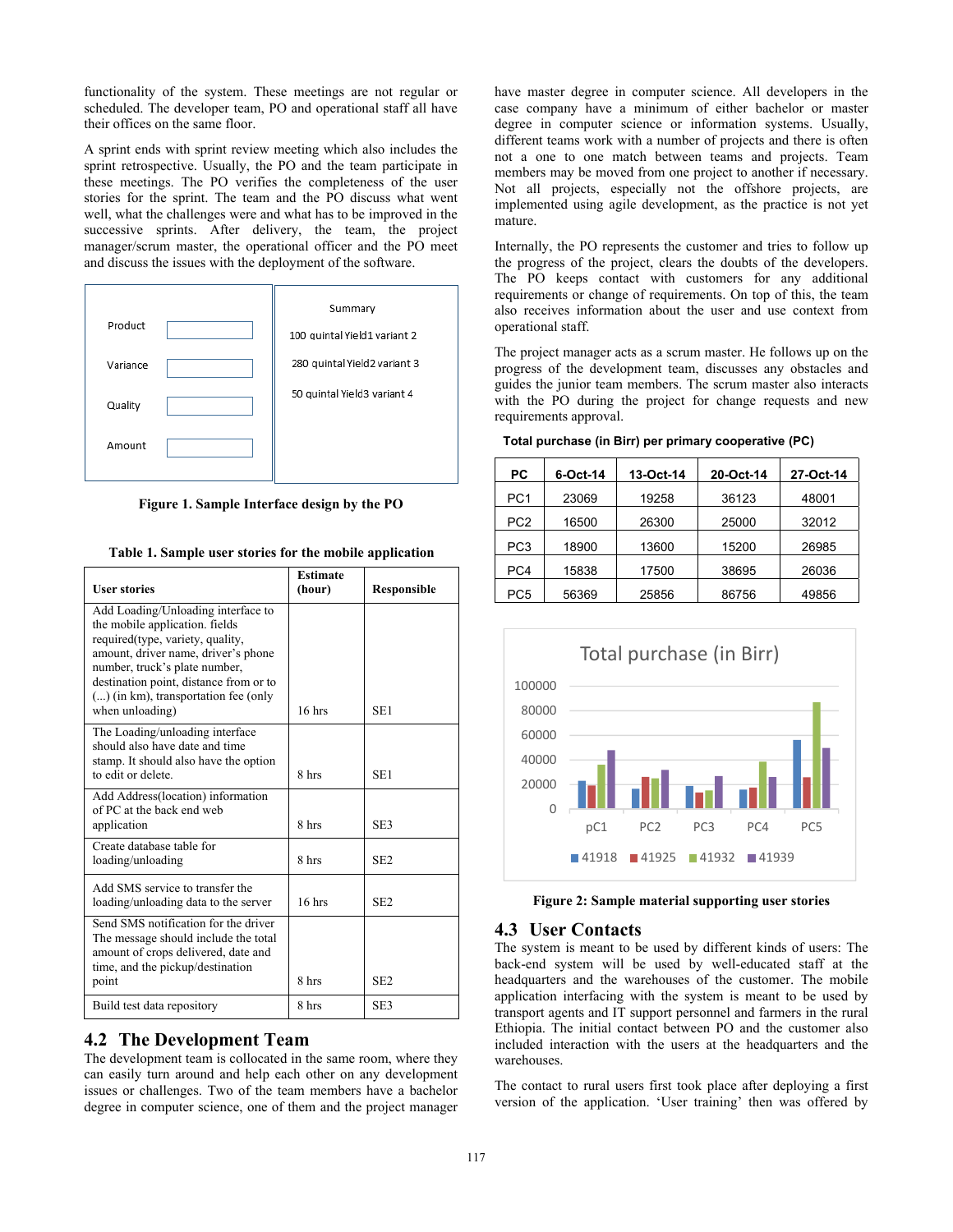operational personnel to the support personnel, who were recruited to support the introduction and initial usage at the countryside. These IT supporters have a 3 year education related to IT. The IT supporters ended up operating the system on behalf of the users due to the lack of IT skills and lack of high end mobile phones in the rural communities. Each such IT supporter interacts closely with a so-called core farmer who is a member and contact person of the primary farmers' cooperative (PC). The IT supporters upload data into the system on market days i.e. when transactions take place, accompanying the PC to the places where crops is collected and loaded onto a lorry to the regional hub. A PC has several members supplying agricultural yield to be collected. During the pilot phase, the system is used in about 10 PCs in the southern project and 5 PCs in the northern project. The assumption is that in the future the PCs themselves will learn how to operate the system. Training for the IT supporters on how to use the mobile app was offered by training officers, or operational personnel. The IT supporters operating the mobile app cooperated with the PC in recording data and performing the transactions mainly on market days. Usually, there are two market days per week in one location. There can be more than one market at the same day in different locations.

The operational staff reports bugs, user challenges and additional requirements discovered during the training to the project manager and product owner. The IT support staff work with the PCs and reflect the PC's feedback and requirements. The first version is the result of the first sprint of the development process. The operational staff also logs the support calls from users and IT supporters at working days from Monday to Friday.

The interview with the operational personnel revealed that after the deployment of the first version, user respectively IT supporters recorded a number of challenges: understanding the terminology on the interfaces; need of customized report generation which is specific to each IT supporter's PC, for example, to let the user view only suppliers to the specific PC; the difficulty of understanding application generated error messages; and the need of language support i.e. Amharic for the northern project. The challenges were communicated to the operational personnel on her visit to the field to receive comments after deployment on the northern project. The operational officer visits the field usually once per month i.e. when a new version is deployed, interacts with users and discusses their challenges. The PO visits the user sites to discuss with users about their challenges and to gather additional requirements to later discuss with the client. Additional requirements and change of requirements are communicated and logged and considered on the next sprints.

For the development team the PO represents the users, both the corporate users and the farmers' cooperatives. She communicates the needs of users and also proposes concrete interface sketches. She also gives comments on the interface the developers designed with respect to its ease of use. The PO uses the interface design for her discussions with development team. In most cases, it has been observed that the PO follows up meeting deadlines and the fulfillment of the functional requirements as with the development team.

## **4.4 Usability Challenges**

During the process a number of challenges for usability and functionality has been encountered. In a half day workshop held in the case company's office involving participants from the developers, product owner and operational staff, the observed challenges were listed and complemented by the participants. The list of challenges was prioritized for further action. The challenges range from difficulties with public infrastructure, like mobile network and electricity in the rural setting, to the interface design of the application.

An example for usability issues caused by the lacking telecommunication infrastructure is raised by the IT support staff: The mobile app communicates with the server via SMS messages. This problem has two sources: not only is the mobile network is not always available in the rural area but also the messaging platform of the company happens to fail to operate. The central example for UI related challenges are language localizations and the understandability of error messages.

According to the participants, the most important challenge is related to the development process: the lack of prioritization of usability issues due to the focus on functionality and on meeting deadlines and budget, lack of practice for usability testing and the long chain of representations between end users and developers. Another highly prioritized challenge was raised by the scrum master: "We developers need single point of contact". He complained that product owners and operational staff have user contacts and talk about requirements to the developers. Proper way of communicating usability requirements to the team was also raised as one of the challenges. An additional development related problem is that developers are assigned to several projects at the same time. Often a specific project is paused and the developers work on other projects.

These challenges need the understanding and cooperation of the management and the project members. The next step is to work for action and improvement in the next development phases.

## **5. DISCUSSION**

In line with the related work on UCD and agile development [\[6,](https://www.researchgate.net/publication/223388969_Why_usability_gets_lost_or_usability_in_in-house_software_development?el=1_x_8&enrichId=rgreq-716a18437a76e5f6ff81f7564ab6aa93-XXX&enrichSource=Y292ZXJQYWdlOzMwMzMyMzgzMTtBUzozNjQ5MzY5NzE3MzUwNDBAMTQ2NDAxOTE2MjA1Ng==) 21, [29\]](https://www.researchgate.net/publication/224256376_User-Centered_Design_and_Agile_Methods_A_Systematic_Review?el=1_x_8&enrichId=rgreq-716a18437a76e5f6ff81f7564ab6aa93-XXX&enrichSource=Y292ZXJQYWdlOzMwMzMyMzgzMTtBUzozNjQ5MzY5NzE3MzUwNDBAMTQ2NDAxOTE2MjA1Ng==), the initial research presented above confirms that it is not straight-forward to integrate both methods, though the iterations in ASDMs open up for including user feedback into the development. Developing software for users in rural Ethiopia increases the challenge.

Though developers and users are living in the same country, the distance and difference between software developers in the capital and users in rural communities is difficult to bridge. Additionally, the IT skills and literacy level of the intended users provide challenges not only for the communication about the functionality but also for the usage of the early versions. As a result, we observed a chain of intermediaries between the intended users and the development team. As using the early versions turned out difficult due to the lack of high-end mobile phones and IT skills of the intended users, the software provider recruited IT support staff. The IT supporters used the software on behalf of the intended users. With other words, the intended users are represented by proxy users. These representatives then provided the 'user feedback' for the team. The operational staff and the product owner further translated this feedback to the team, but they also represented other stakeholders and the central customer for the project. This turned out to be confusing for the team as the scrum master complained: 'I need a single point of contact about user challenge reports'.

An interesting observation though is that for the team, the feedback by proxy users, customer representatives and the PO all was talked about as user feedback. Further, in the discussions, the heterogeneity of users connected through the service was not reflected in the way the team talked about 'the user'. This can turn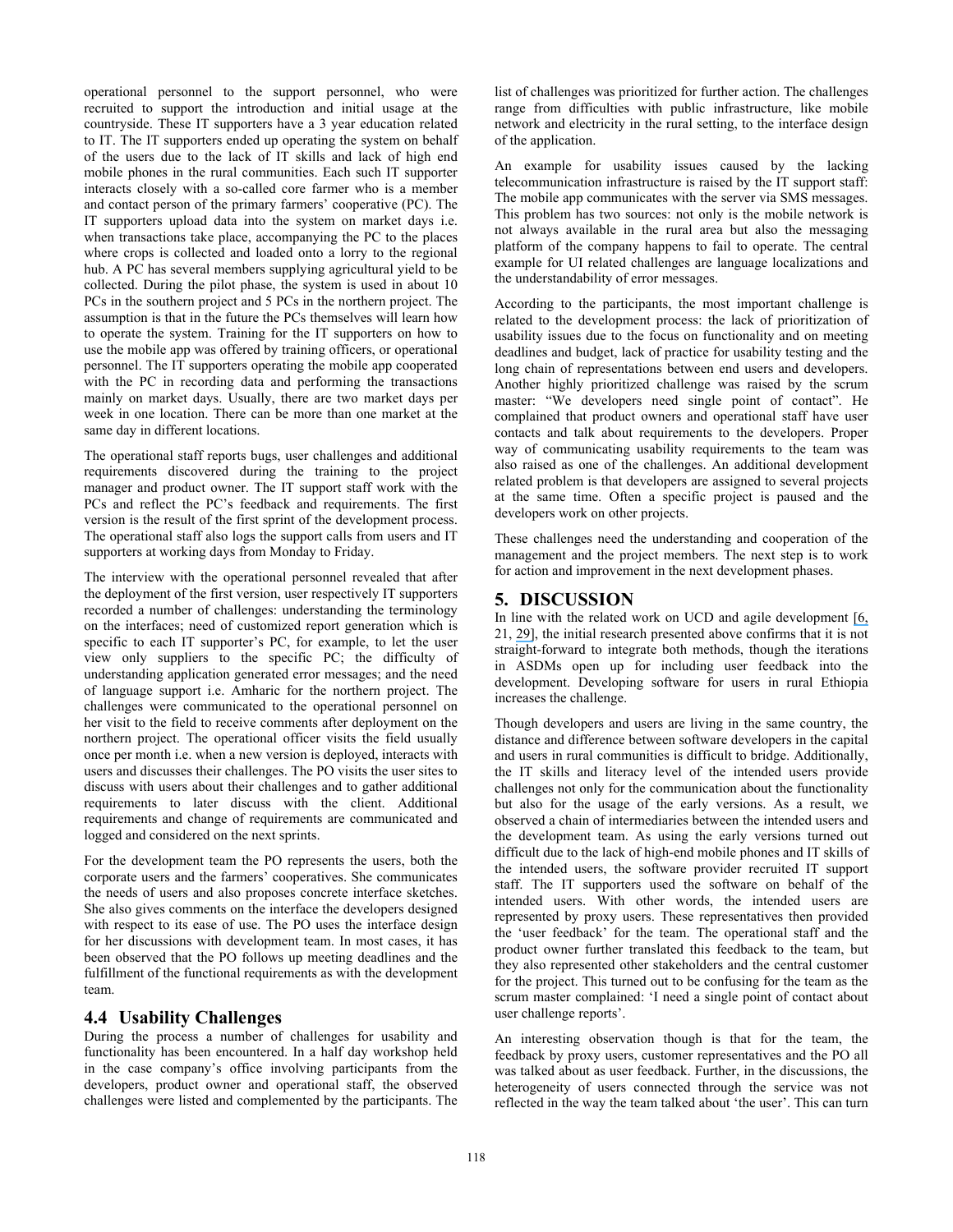into a problem: Rather than relating to concrete users with concrete difficulties, 'the user' might become a 'scenic feature' [\[28\]](https://www.researchgate.net/publication/222453407_The_user_as_a_scenic_feature_of_the_design_space?el=1_x_8&enrichId=rgreq-716a18437a76e5f6ff81f7564ab6aa93-XXX&enrichSource=Y292ZXJQYWdlOzMwMzMyMzgzMTtBUzozNjQ5MzY5NzE3MzUwNDBAMTQ2NDAxOTE2MjA1Ng==) in the discussion of the team. In the projects observed by Sharrock and Anderson the real users were not involved. Sharrock and Anderson [\[28\]](https://www.researchgate.net/publication/222453407_The_user_as_a_scenic_feature_of_the_design_space?el=1_x_8&enrichId=rgreq-716a18437a76e5f6ff81f7564ab6aa93-XXX&enrichSource=Y292ZXJQYWdlOzMwMzMyMzgzMTtBUzozNjQ5MzY5NzE3MzUwNDBAMTQ2NDAxOTE2MjA1Ng==) conclude their investigation of how the designers referred to the user: "However, this does not mean that the user were not present in the designing. … we want to say that 'the user' was a 'scenic feature' of the design process in that what users would want, what they might do, what they would be willing to accept were treated as significant and sometimes even decisive" [28, p. 11]. The issue, though, is that if the assumptions about 'the user' are not realistic, usefulness and the usability of the product suffer.

The difficulty of representation of the heterogeneous user groups that became visible in our fieldwork as well as the developers' use of informal and common sense representation of user needs has also been mentioned in [7]; the user perspective is of an ad hoc nature in an agile-scrum project requiring clear definition of user perspectives. The literature study further requests future research in the area of the social aspects of user centered agile development working in other domains like organizational science and sociology.

Given these initial observations and the discussion of at the workshop, a number of challenges become visible: First, how can the rural communities as intended users be included in the design of complex IT services? Though of utter importance, this question lies outside the research presented here; it would constitute a PhD thesis in its own rights. Interested readers might refer e.g. to [31] or to the article by Zewge *et al*. [\[32\]](https://www.researchgate.net/publication/269335374_Software_designing_methodology_for_ICT4D_domain?el=1_x_8&enrichId=rgreq-716a18437a76e5f6ff81f7564ab6aa93-XXX&enrichSource=Y292ZXJQYWdlOzMwMzMyMzgzMTtBUzozNjQ5MzY5NzE3MzUwNDBAMTQ2NDAxOTE2MjA1Ng==) with respect to the Ethiopian context. Second, how can the intended users and their input or feedback be represented as comprehensive and as authentic as possible for the development team? Third, how can the heterogeneity and diversity of users and use situations of complex IT services be represented for the development team in a way that allows the developers to take in the right usability input at the right time? Fourth, how to coordinate the cooperation between the development team, the PO and the staff at the operational offices of the company?

Inspiration on how to organize close cooperation and collaboration of users can be taken from Dörflinger and Deaden: local change agents who are familiar to the users' situation and who can act as intermediaries to communicate user challenges and use situation to the developers; the use of presentation of context related knowledge like process descriptions, scenarios and personas has been proposed by Doerflinger and Dearden [15].

However, the challenge regarding the coordination and cooperation between the development team, the PO and the operational staff and also other challenges listed in the section 'Usability Challenges' makes visible that a solution requires not only changes to the development processes, methods and tools, but also organizational support for usability as a central quality.

The next phase of this research aims at proposing solutions to the observed challenges, implementing them together with the practitioners and observing the improvements in practice.

## **6. CONCLUSION AND FUTURE RESEARCH**

In a country like Ethiopia where its IT services are leap-frogging paper based administration, usability is of utter importance.

We started out by raising the research questions: How is usability addressed in the context of agile software development in Ethiopia? And what are the challenges regarding usability in a typical Ethiopian company?

The results can be summarized as follows: Usability and usercentered design are not addressed in any systematic manner in the observed projects but relies on common sense of the involved practitioners. Usability issues are gathered based on the deployment of a first version. As the use of the mobile applications turned out to be cumbersome, the company employed IT supporters using the software on behalf of the actual users. The feedback of these supporters provided the main feedback regarding usability of the software. On the side of the SCRUM team, the heterogeneous user groups are not distinguished. The danger here is that the user becomes a 'scenic feature' rather than a concrete person with specific skills and challenges,

Based on our fieldwork and a workshop together with the project members and managers of the company, we identified and prioritized a number of challenges when addressing usability. One of the questions to be addressed in future research is to what extent the challenges are a result of agile development not taking heed of usability issues and to what extent the challenges are due to the specific conditions of software engineering in a developing country context. In many cases both causes might contribute: 'normal' problems of integrating UCD in ASDMs are aggravated due to the specific circumstances. The fieldwork indicates that normal usability challenges are emphasized due to literacy level, technical skills and access to high-end mobile phones of part of the intended users. Different local languages and lacking telecommunication infrastructure require additional technical considerations. It is less clear how the cultural context affects the software development. That management prioritizes functionality and budget, feedback on usability issues is not systematically communicated to the developers, or the need to work with several projects in parallel impairs the intention to emphasize usability resembles very much findings from the developed world. Also that the feedback by the intended users is filtered through a long chain of 'representatives' might to some extent be also observable in other contexts but, like the usability issues, is aggravated due to the heterogeneity of users and the distance of the situation of users and the situation of the developers. The next steps in the action research will help to understanding to which extend the challenges are specific for the Ethiopian context: How methods are adopted and adapted reflects on both, the method as well as the challenges, which they are meant to address.

The beginning action research explores the use of personas and other representations of the users and their contexts. Such representations could address the difficulty to design for heterogeneous user groups and could support the understanding of the users and their situation by the PO and the development team. The challenge here is not only to introduce the work with personas, but also to adapt their usage to the agile development in the company. Discount usability practices like heuristic evaluation and other light-weight usability evaluation methods that take into account the local context will be explored.

## **7. ACKNOWLEDGMENTS**

We would like to thank our collaborating company for its support and cooperation. Thanks to the development team and operational and support personnel for their openness and participation. We also would like to thank the reviewers for their supportive and constructive criticism.